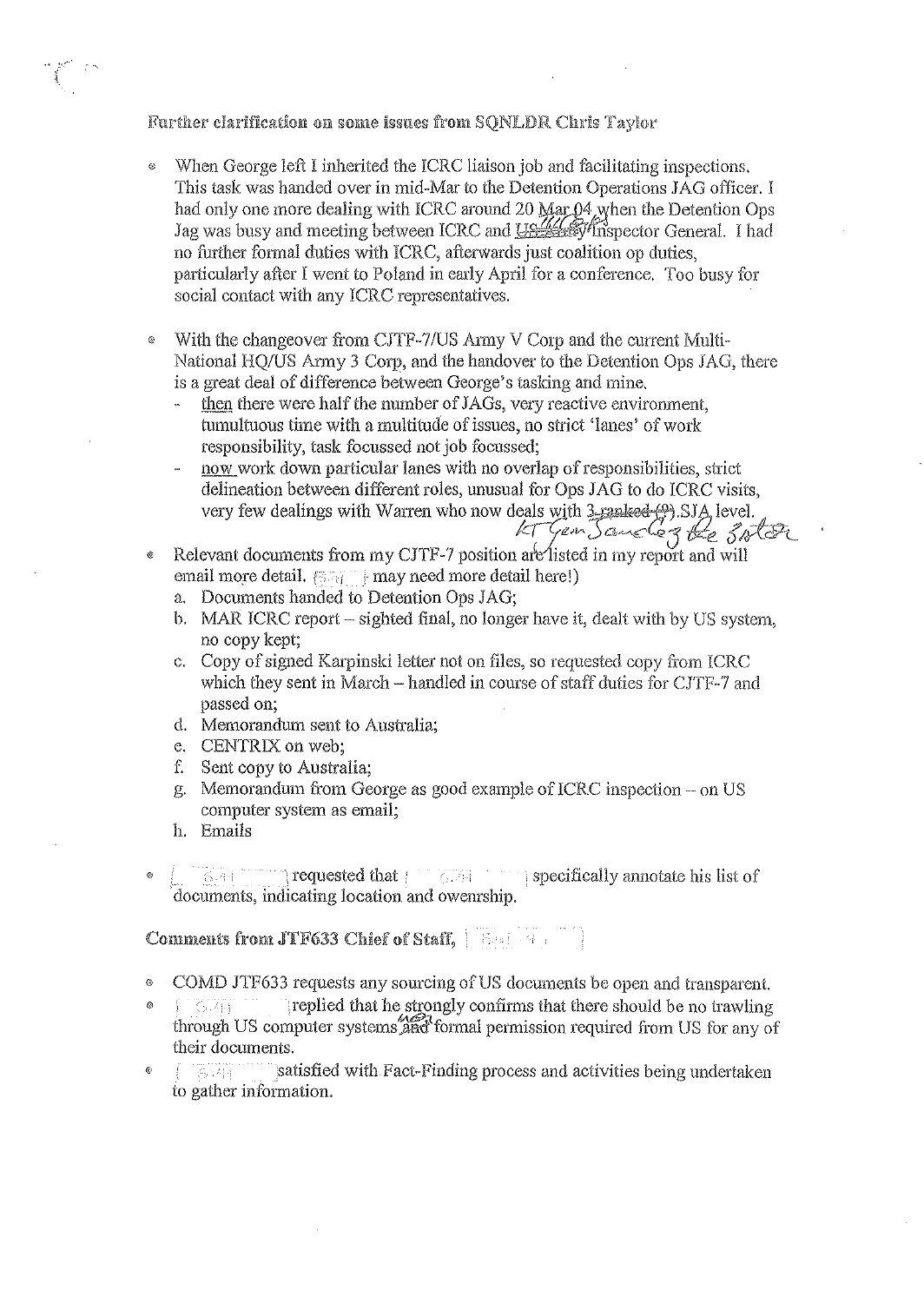### TAN-GOSFORDET ET

### **OUESTIONS PROFORMA FOR ADO PERSONNEL WHO MAY HAVE HAD** CONTACT WITH PW AND CIVILIAN DETAINEES IN THE MEAO

Strategic Operations Division (SOD) has been tasked to identify personnel who may have had contact with PWs and civilian detainees in the Middle East Area of Operations (MEAO), predominantly Iraq and Afghanistan, in the period 2003-2004.

SOD is aware that there are a number of ADF personnel who have deployed to the MEAO since the start of Op SLIPPER in 2001 whose activities may have meant that they came into contact with PWs and/or civilian detainees.

The objective of this questionnaire is to ascertain if, during your deployment, you had any contact with PWs or detainees (civil or military) or visited prisons or detention facilities, the nature of your contact and the possible need for a more detailed interview. This questionnaire is not part of a disciplinary investigation or administrative inquiry.  $\bar{1}$  ,  $\bar{1}$  ,  $\bar{1}$ 

If you have information relevant to the aim of this questionnaire, that is of a higher classification than restricted, then you are to inform your chain of command.

Please complete the form as quickly as possible and return to the SOD Watchkeeper via fax on  $\mathbb{R}^n$ , or email to  $\mathbb{R}^n$  and  $\mathbb{R}^n$ . AIROPS 1 SOD.  $DSN -$ Sealiser 41  $DRN -$ 

### Ĭ. **Personal Details**

- **Full Name:** Section 44  $1.1$
- Rank: SGT  $1.2$
- Service Number: Seathern Art 1.3

Unit to which you are currently posted: SCMA 1.4

Unit to which you posted or attached during your deployment to the MEAO: 1.5 CPA-SC

yff yn Angantad

Work Contact Number: 30 1.6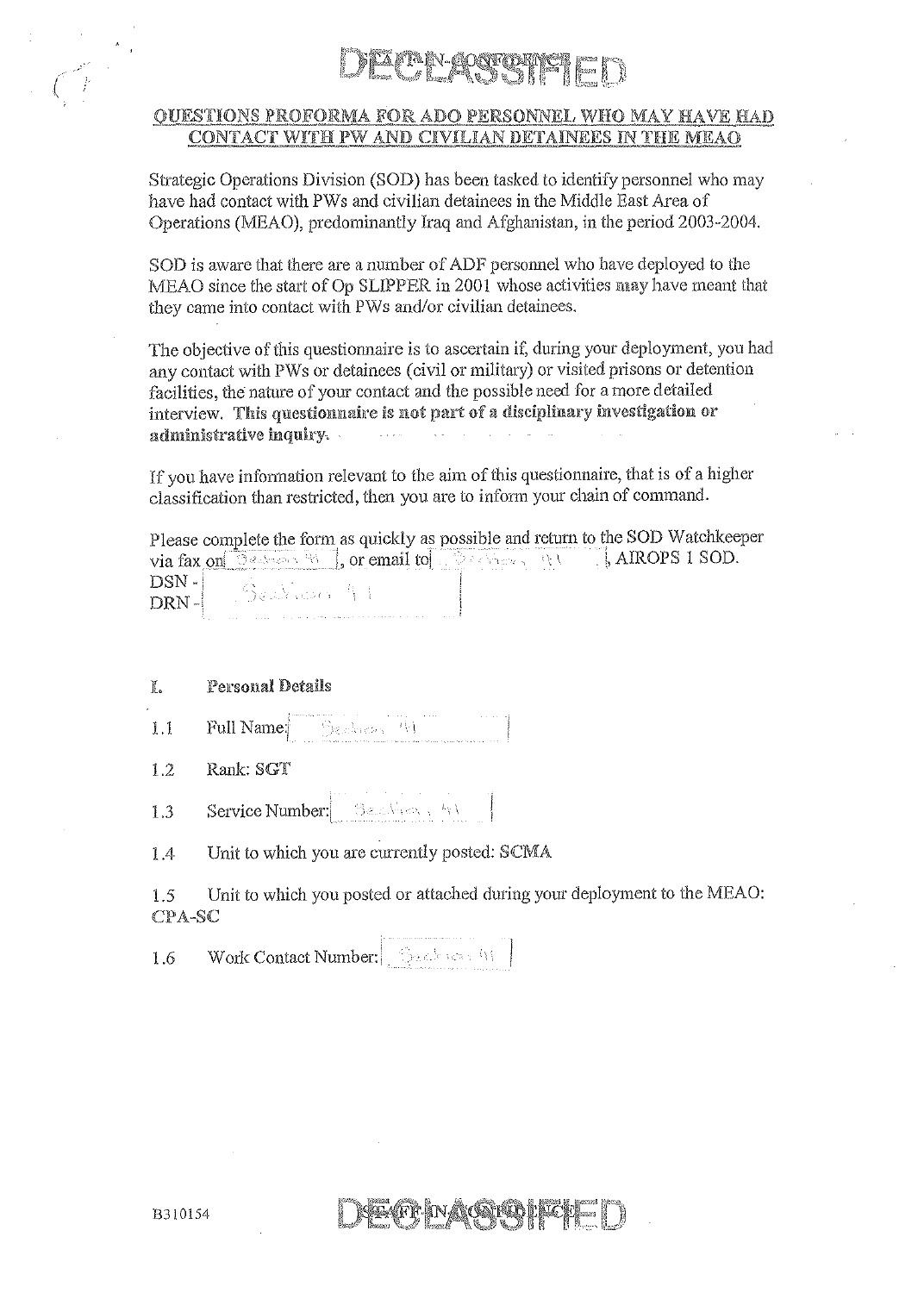- II. Potential Contact with PW and civilian detainees.
- $2.1$ During your deployment to the MEAO, did you:
	- $-$  Have any contact with PWs or civilian detainees ? NO
	- Stop any civilian persons who were later passed on to coalition security forces or Iraqi Police Services ? NO
	- Conduct/witness interviews/debriefs of detainees or PWs ?NO
	- $-$  Escort/guard detainees or PWs ? NO
- If so, what was the nature of your contact with these personnel ?  $2.2$
- $2.3$ Who were you with? (If ADO members please provide names)
- III **Detention Centres**
- Did you visit any coalition PW or detainee detention centres, holding facilities  $3.1$ prisons or interrogation cells ? Yes, I visited Abu Graib.
- When and where (dates and locations including the name of the facility or  $3.2$ town – the month will suffice if specific dates are not known)? Early Jan to Early Feb, approx 3-4 times, in early Jan to Feb 04.
- What was the nature of the visit? To pick up mail and admin items for the  $3.3$ mbrs of the 372<sup>nd</sup> MP Cot that had a detachment spt CP-SC. I did not visit or see and prisoners close up.
- $3.4$ Who were you with? (If ADF members please provide names) I was with members of CPA-SC. US and Spanish staff from CPA-SC.
- IV Other Information
- Were you privy to any official comment or authoritative discussion relating to  $4.1$ the mistreatment of PWs or detainees? I do not understand "authoritative discussion", if talking to SNCOs from the unit that is guarding Abu Graid about events that occurred there in an informal setting then, Yes
- $4.2$ If so, in what circumstances, where and when ? (the month will suffice if specific dates are not known) In the CPA-SC compound and on trips to and from the prison. In early Jan and Feb 04.
- $4.3$ If so, what did you do and who, if anyone, did you report this to ? I did not report this anyone, nor discussed it with any one out side the informal discussions with the members of 372ne MP. I was told that a "big investigation" was underway and that senior members of their unit had be relieved of duty.

## **GARTEN-ONGLOBIE!**